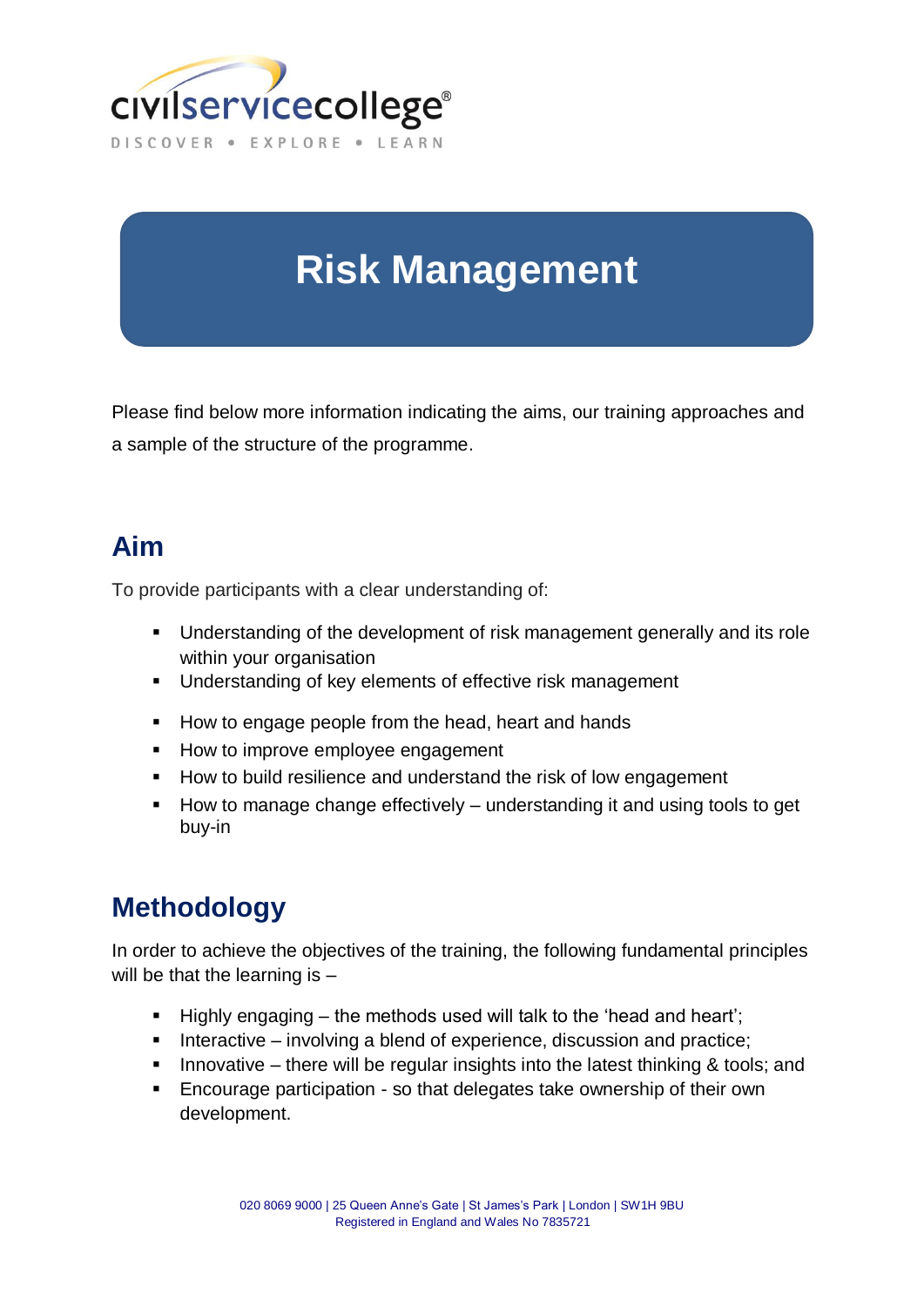

## **Workshop methods and tools**

In order to achieve the objectives of the training, the following tools and methods will be utilised:

- **Presentations:** presentations will be used in order to provide the background of each subject and create discussion and questions.
- **Discussions:** throughout the training, participants will be encouraged to contribute to discussions and share their experiences and thoughts with the rest of the group. The discussions will be facilitated and coordinated by the facilitator in order to maintain the focus in the key areas of interest
- **Case studies:** case studies will be used so as to facilitate and trigger discussion, as well as allow external benchmarking so as to achieve competitiveness
- **Group work:** group work will be used in order to facilitate practical understanding of the issues and in order to enhance team working, team building and cooperation amongst participants